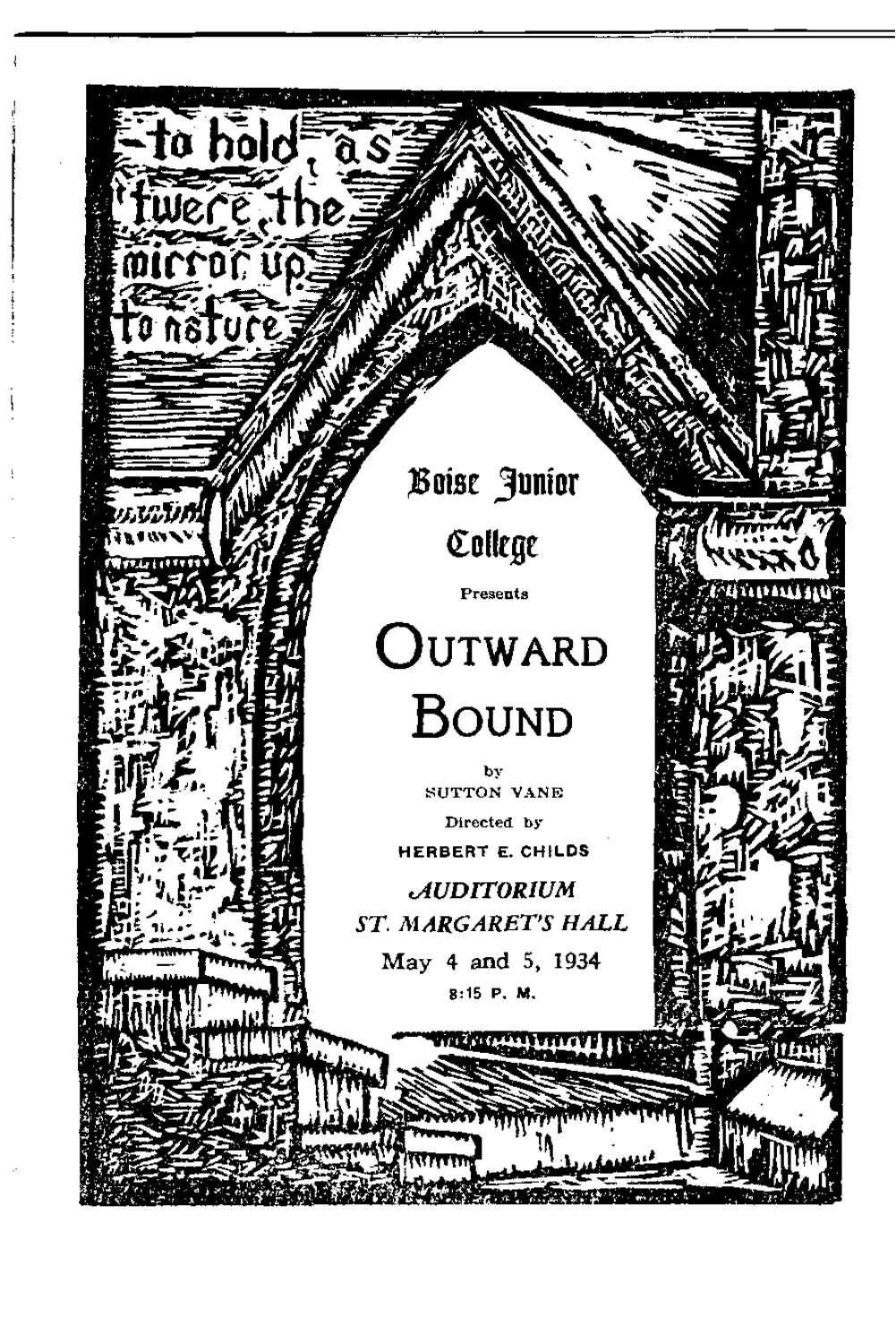## $\mathcal{C}$ ast

| $Scrubby$ $\qquad \qquad$ $\qquad \qquad$ $\qquad$ $\qquad$ $\qquad$ $\qquad$ $\qquad$ $\qquad$ $\qquad$ $\qquad$ $\qquad$ $\qquad$ $\qquad$ $\qquad$ $\qquad$ $\qquad$ $\qquad$ $\qquad$ $\qquad$ $\qquad$ $\qquad$ $\qquad$ $\qquad$ $\qquad$ $\qquad$ $\qquad$ $\qquad$ $\qquad$ $\qquad$ $\qquad$ $\qquad$ $\qquad$ $\qquad$ $\qquad$ $\qquad$ |  |  | CLYDE CROOKS                            |
|----------------------------------------------------------------------------------------------------------------------------------------------------------------------------------------------------------------------------------------------------------------------------------------------------------------------------------------------------|--|--|-----------------------------------------|
| Ann - - - - - - -                                                                                                                                                                                                                                                                                                                                  |  |  | EILEEN PECK                             |
|                                                                                                                                                                                                                                                                                                                                                    |  |  | Henry RAY RANDALL                       |
|                                                                                                                                                                                                                                                                                                                                                    |  |  | Mr. Prior VERNON GILBERT                |
| Mrs. Cliveden-Banks - - - - -                                                                                                                                                                                                                                                                                                                      |  |  | BETTY McKEE                             |
|                                                                                                                                                                                                                                                                                                                                                    |  |  | Rev. William Duke - - - - ROBERT ELFORD |
| Mrs. Midget - - - - -                                                                                                                                                                                                                                                                                                                              |  |  | VIRGINIA NAGEL                          |
| Mr. Lingley $\cdot$ $\cdot$ $\cdot$ $\cdot$ $\cdot$ $\cdot$                                                                                                                                                                                                                                                                                        |  |  | LOREN STRAWN                            |
|                                                                                                                                                                                                                                                                                                                                                    |  |  | Rev. Frank Thomson GEORGE TAYLOR        |

#### ٠ŀ

#### SCENE; The smoke-room of an ocean liner

ACT I In harbor. Morning

#### ACT II

#### At sea. The same evening

#### ACT III

About six days later

#### Scene 1. Afternoon

Scene 2. The night of the same day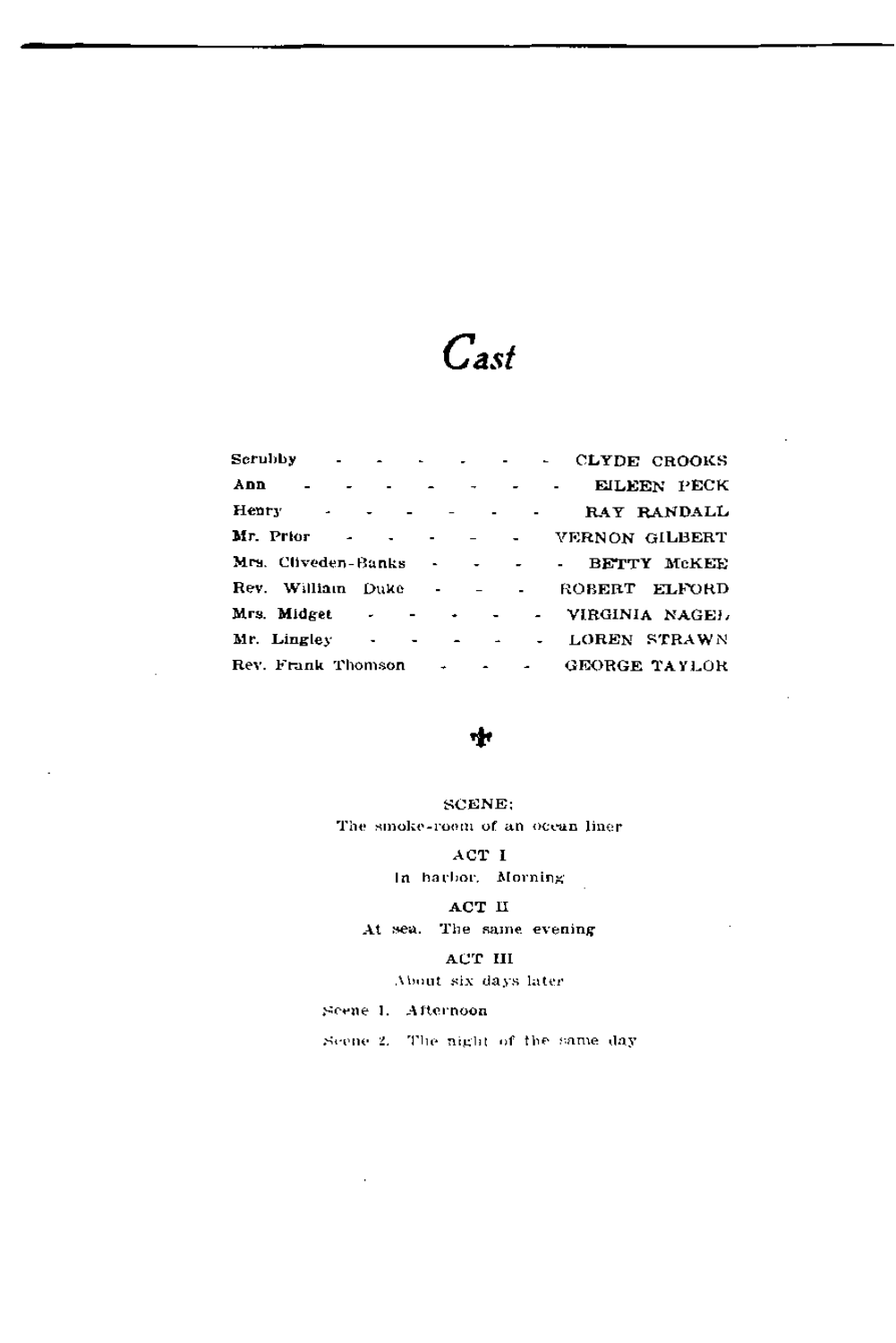### **Production Staff**

- Settings and furniture designed by Miss Catherine Crossman, and executed by Howard Elford and Eldon Mc-Connell, assisted by Robert Brown
- **Business Manager** - Kenneth Robertson  $\mathbb{Z}^2$  $\overline{a}$  $\overline{a}$ Assistants: David Pinkston and Frances Nourse

| Properties |  |  |  | in the second contract of the second contract of the second contract of the second contract of the second contract of the second contract of the second contract of the second contract of the second contract of the second c |                                                  |
|------------|--|--|--|--------------------------------------------------------------------------------------------------------------------------------------------------------------------------------------------------------------------------------|--------------------------------------------------|
|            |  |  |  |                                                                                                                                                                                                                                | - Pauline Johnson, Janis Black, Kathryn Coppedge |
|            |  |  |  |                                                                                                                                                                                                                                | Bookholder - - - - - - - l'hoebe Russell         |
|            |  |  |  |                                                                                                                                                                                                                                | Head Usher - - - - - - - Mary Dudley             |

#### $\mathbf{r}$

#### Acknowledgements

C. C. Anderson Co., for the costumes of Miss Peck and Miss McKee

ශ්ර

#### ÷